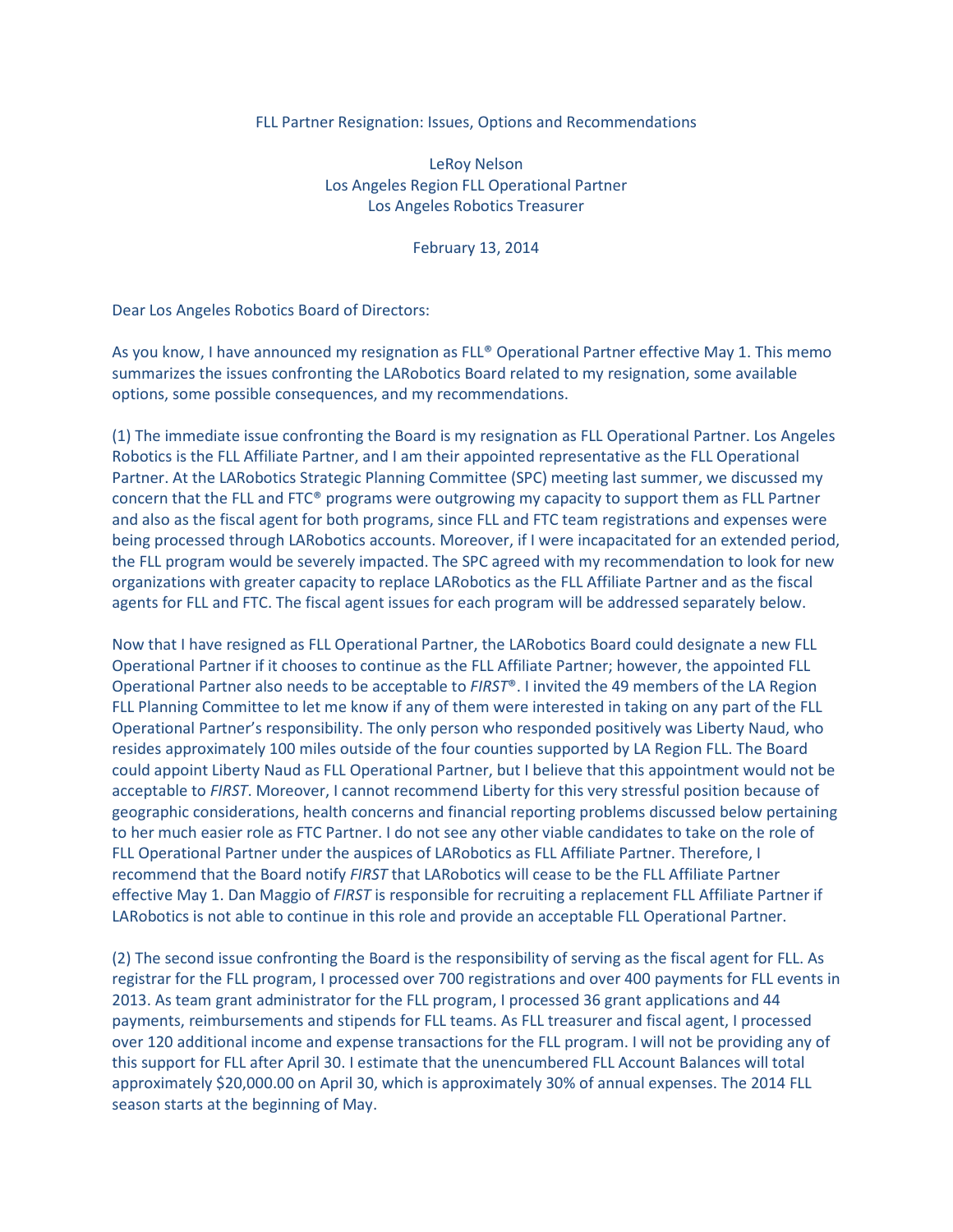It is likely that any organization that agrees to be the FLL Affiliate Partner will also agree to be the fiscal agent. The fiscal agent must be a recognized nonprofit organization. I founded LARobotics to be the fiscal agent for FLL as well as for other local robotics programs. If LARobotics agrees to be the fiscal agent for FLL, FTC or any other program after April 30, I recommend that the Board require such programs to maintain their own financial records. The first step would be to elect the Partners or local representatives of such programs as members of the LARobotics Board. The next step would be to create separate LARobotics accounts for such programs, just as we created a separate bank account for FTC. The new step would be to require such programs to be responsible for maintaining financial records for all transactions in their accounts in a format that can be easily integrated with the financial records of LARobotics to produce consolidated financial reports. Furthermore, these financial records and all supporting receipts and documentation should be maintained online and should be viewable by all Board members and downloadable by the Treasurer.

SCRRF is the only program currently supported by LARobotics that would not need a separate account. I recommend that LARobotics continue to serve as the fiscal agent for SCRRF. I am willing to continue to provide this support for SCRRF.

(3) The third issue confronting the Board until today was the financial mismanagement of FTC funds. When we set up a separate LARobotics FTC bank account, the FTC Partner agreed to provide the LARobotics Treasurer (me) with copies of all receipts as they were reimbursed and to maintain and share with me a spreadsheet matching receipt amounts with payments and team registration checks with deposits. Theresa Klemme is the FTC treasurer, and she faithfully maintained this agreement through the end of June, 2013. However, I did not receive copies of receipts for \$13,637.53 of FTC expenses that were reimbursed between July and December of 2013 or the spreadsheet until today. Withholding receipts from the Treasurer for expenses of this magnitude for an entire six-month reporting period was a serious violation of the commitments made by the FTC Partner and the FTC Treasurer.

I have matched the expense receipts with the reimbursements and identified three expenses totaling \$411.81 that were reimbursed twice and one reimbursement of \$61.34 that is still missing a receipt. Another overpayment of \$85.33 in December 2012 has still not been corrected. These minor discrepancies will need to be addressed and some funds will need to be recovered from SMaRT Education, but none of this will interfere with completing the 2013 financial reports. The FTC financial reports for 2013 will be incomplete because the check for the Rockwell Collins FTC grant was deposited in a SMaRT Education account instead of in the LARobotics FTC account, and some of those funds were apparently used to pay for FTC expenses.

At the LARobotics Board meeting on 11/12/13, the Board approved Liberty Naud's proposal to transfer fiscal responsibility for FTC from LARobotics to SMaRT Education as of 11/30/13. However, the LARobotics FTC account continued to be used until 12/23/13, so the transfer of fiscal responsibility was not completed until 12/31/13. The actual closing of the account was delayed until the authorizing minutes from the 11/12/13 meeting were published today. The LARobotics FTC account was closed today, and the remaining balance of \$4,347.96 was transferred to SMaRT Education.

No further action by the Board is required at this time regarding this issue. LARobotics is no longer the fiscal agent for FTC.